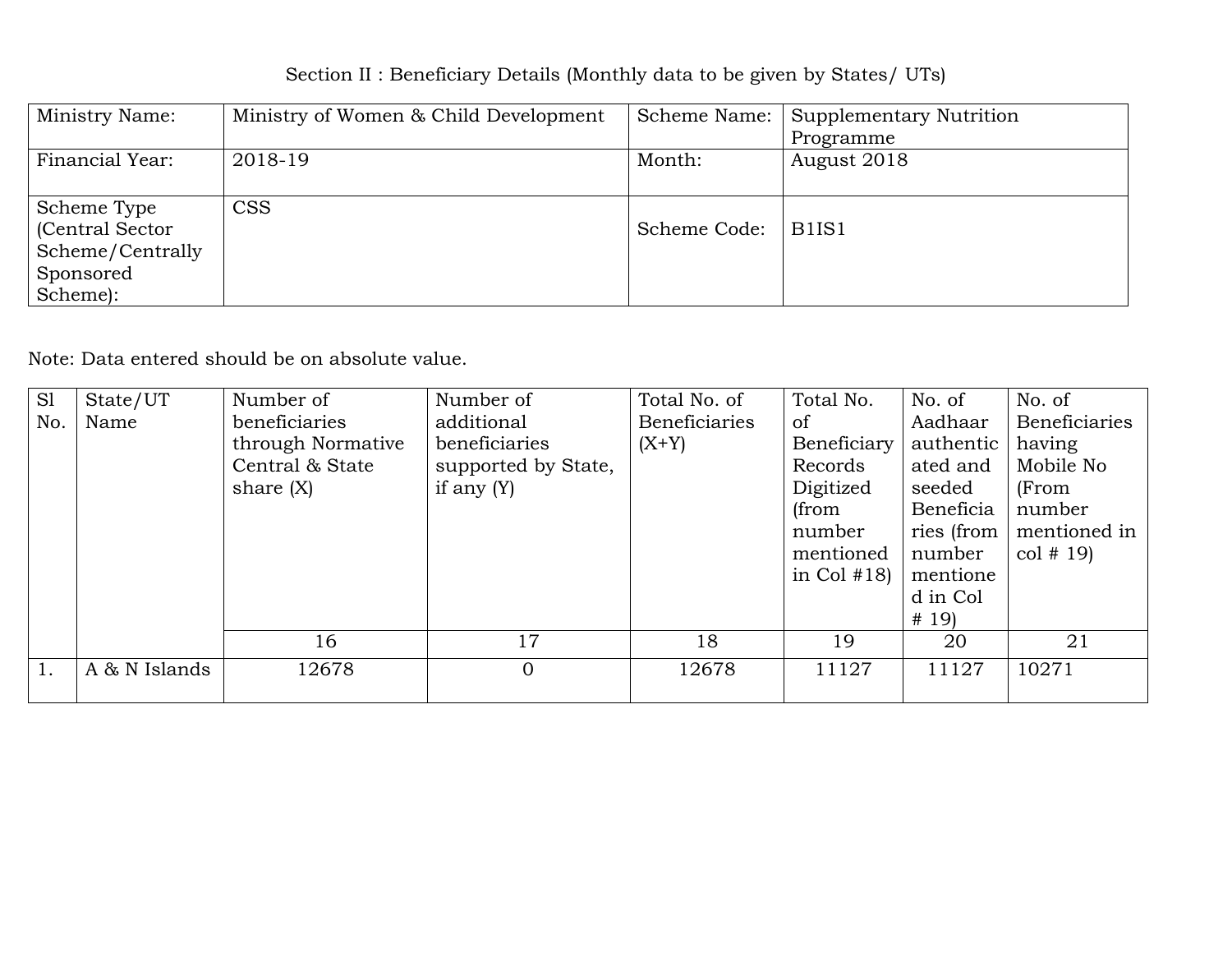| Ministry Name:             | Ministry of Women & Child | Scheme | Supplementary Nutrition Programme |
|----------------------------|---------------------------|--------|-----------------------------------|
|                            | Development               | Name:  |                                   |
| Financial Year:            | 2018-19                   | Month: | August 2018                       |
|                            |                           |        |                                   |
| Scheme Type (Central   CSS |                           |        |                                   |
| Sector                     |                           | Scheme | B <sub>1</sub> IS <sub>1</sub>    |
| Scheme/Centrally           |                           | Code:  |                                   |
| Sponsored Scheme):         |                           |        |                                   |

|     |               | Funds Transferred (Cash Schemes)/Expenditure |                                         |              |                | <b>Fund Transferred</b>   |             |
|-----|---------------|----------------------------------------------|-----------------------------------------|--------------|----------------|---------------------------|-------------|
|     |               |                                              | Incurred (In kind) to "X" beneficiaries |              |                | (Cash)/Expenditure        |             |
|     |               |                                              |                                         |              |                | Incurred (In kind) to Y   |             |
| Sl. | State/UT Name |                                              |                                         |              |                | beneficiaries             | Grand Total |
| No. |               | Central                                      | Normative-                              | Additional   | Total          | <b>State Contribution</b> |             |
|     |               | Share                                        | <b>State Share</b>                      | <b>State</b> |                |                           |             |
|     |               |                                              |                                         | Contribution |                |                           |             |
|     |               |                                              |                                         | to X of      |                |                           |             |
|     |               |                                              |                                         | Column 16    |                |                           |             |
|     |               |                                              |                                         | $(i$ f any)  |                |                           |             |
|     |               | 22                                           | 23                                      | 24           | $25(22+23+24)$ | 26                        | $27(25+26)$ |
|     | A & N Islands | 38.44                                        |                                         | 19.35 lakh   | 57.79 lakh     | $\Omega$                  | 57.79 lakh  |
|     |               | lakh                                         |                                         |              |                |                           |             |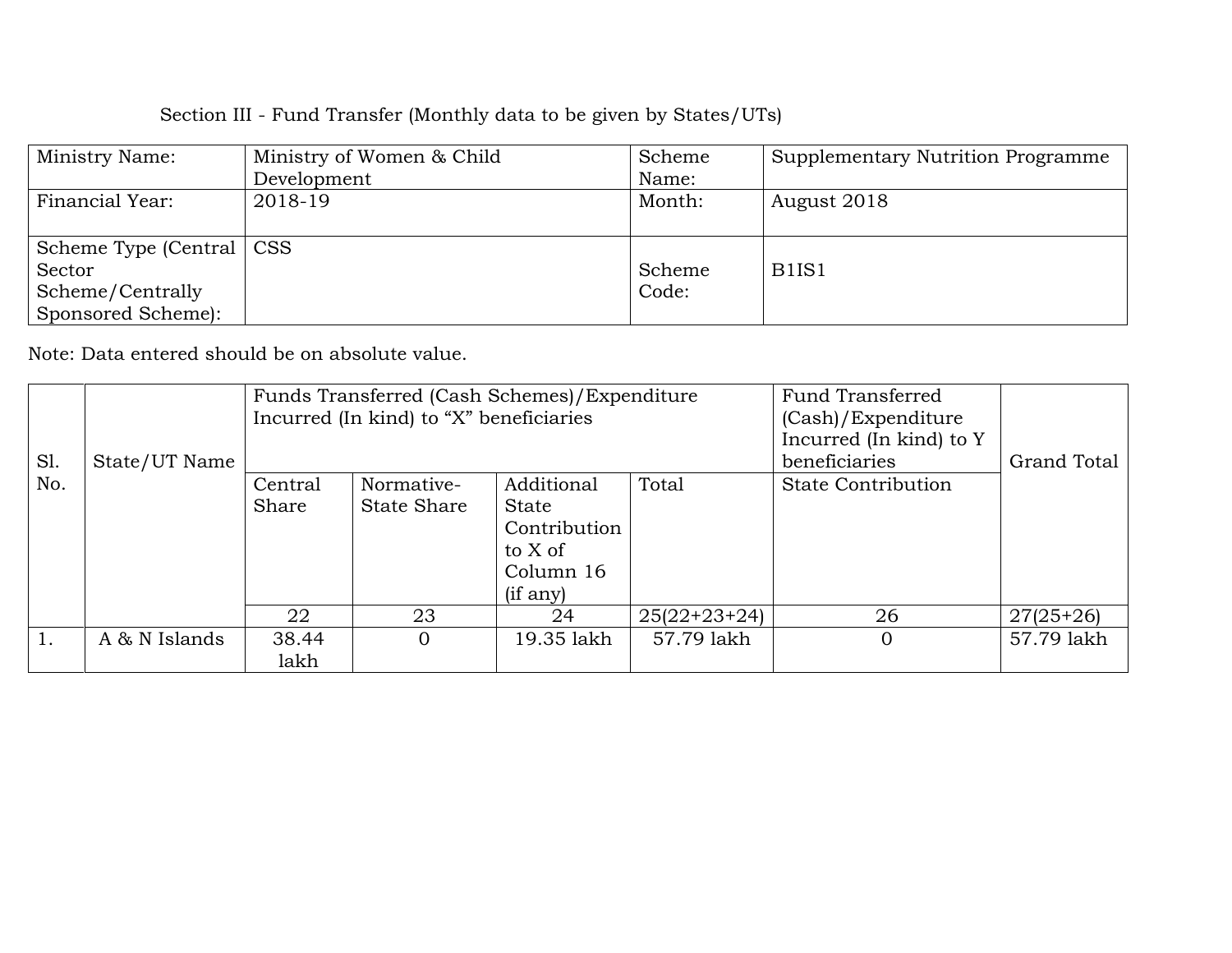| Ministry Name:          | Ministry of Women & | Scheme Name: | Supplementary Nutrition Programme |
|-------------------------|---------------------|--------------|-----------------------------------|
|                         | Child Development   |              |                                   |
| Financial Year:         | 2018-19             | Month:       | May 2018                          |
|                         |                     |              |                                   |
| Scheme Type (Central    | <b>CSS</b>          |              |                                   |
| Sector Scheme/Centrally |                     | Scheme Code: | B <sub>1</sub> IS <sub>1</sub>    |
| Sponsored Scheme):      |                     |              |                                   |

| SI. | State/UT Name     | Electronic Modes (ABP, NEFT, RTGS, AEPS) Fund |                     | Other Modes (Cash, Cheque, DD, MO) |                 |  |
|-----|-------------------|-----------------------------------------------|---------------------|------------------------------------|-----------------|--|
| No. |                   | Transferred information                       |                     | Fund Transferred information       |                 |  |
|     |                   | Total No. of Transactions                     | Electronic Modes    | Total No. of                       | Other Modes     |  |
|     |                   | for Electronic Modes                          | (ABP, NEFT,         | Transactions for                   | (Cash, Cheque,  |  |
|     |                   | (benefit transferred to no.                   | RTGS, AEPS) (Out of | other Modes                        | DD, MO) (Out of |  |
|     |                   | of beneficiaries)                             | 27)                 | (benefit transferred)              | 27)             |  |
|     |                   |                                               |                     | to no. of                          |                 |  |
|     |                   |                                               |                     | beneficiaries)                     |                 |  |
|     |                   | 28                                            | 29                  | 30                                 | 31              |  |
| 1.  | Andaman & Nicobar | 0                                             | 34.96 lakh          | $\Omega$                           | 22.83 lakh      |  |
|     | Islands           |                                               |                     |                                    |                 |  |
|     |                   |                                               |                     |                                    |                 |  |
|     |                   |                                               |                     |                                    |                 |  |
|     |                   |                                               |                     |                                    |                 |  |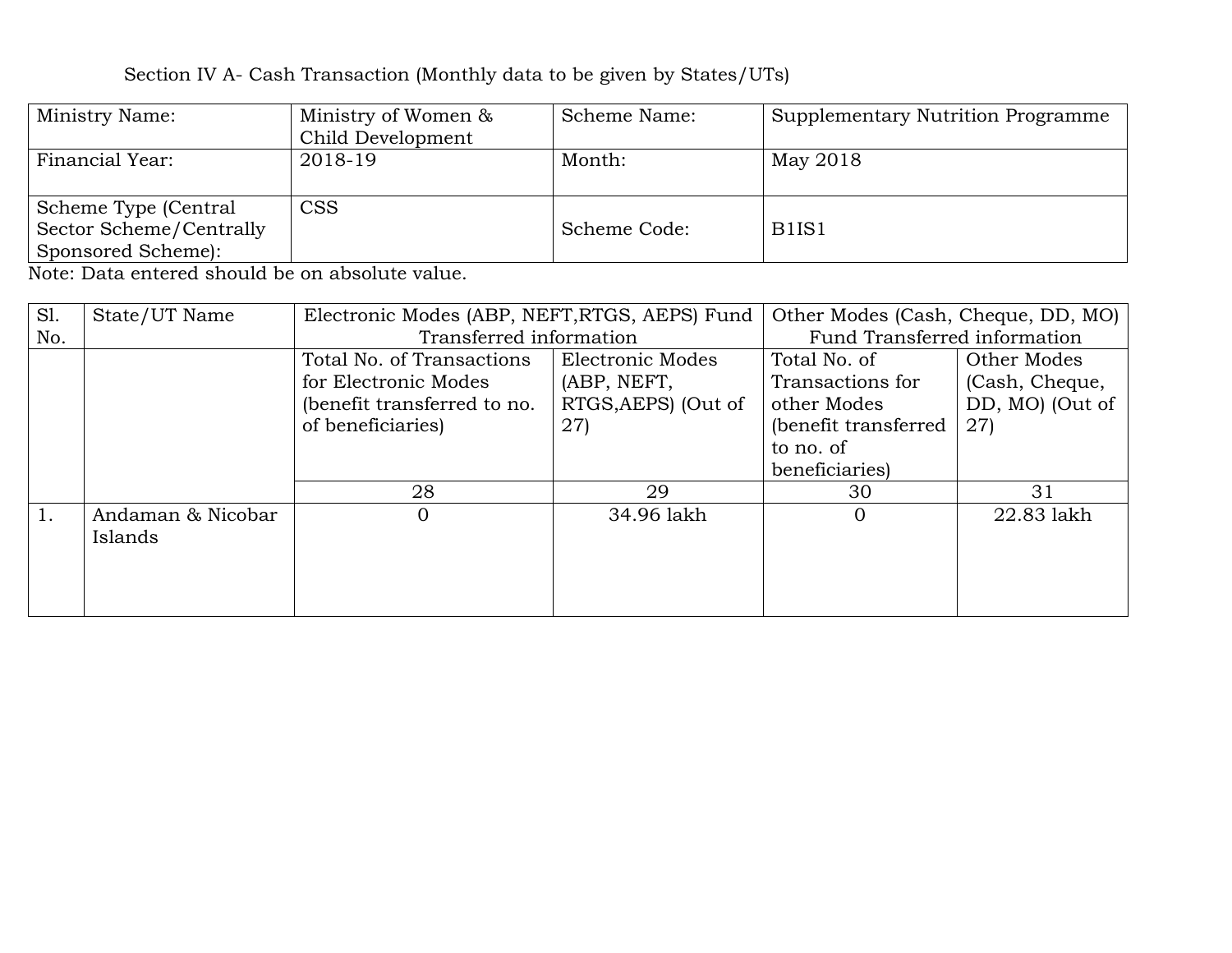| Ministry Name:          | Ministry of Women & | Scheme Name: | <b>Supplementary Nutrition Programme</b> |
|-------------------------|---------------------|--------------|------------------------------------------|
|                         | Child Development   |              |                                          |
| Financial Year:         | 2018-19             | Month:       | August 2018                              |
|                         |                     |              |                                          |
| Scheme Type (Central    | <b>CSS</b>          |              |                                          |
| Sector Scheme/Centrally |                     | Scheme Code: | B <sub>1</sub> IS <sub>1</sub>           |
| Sponsored Scheme):      |                     |              |                                          |

| Sl. | State/UT Name |                            | In Kind Benefit Transferred |                       | Benefit         |
|-----|---------------|----------------------------|-----------------------------|-----------------------|-----------------|
| No. |               |                            |                             |                       | Transferred     |
|     |               |                            |                             |                       | through Aadhaar |
|     |               |                            | Quantity                    | Total no. of          | Authentication/ |
|     |               | Unit of Measurement        | Transferred                 | Transactions          | Validated       |
|     |               |                            |                             |                       | Transaction     |
|     |               |                            |                             |                       | (Bio/Demo/OTP)  |
|     |               |                            |                             |                       | /e-Sign)        |
|     |               | 32                         | 33                          | 34                    | 35              |
|     |               |                            |                             |                       |                 |
|     | A & N Islands | Rs. 13.00/- normal         | Hot cooked meal has         | Hot cooked meal has   |                 |
|     |               | children, Rs. 15.00/-      | been transferred to         | been transferred to   |                 |
|     |               | Pregnant & lactating       | 12678 beneficiaries         | 12678 beneficiaries   |                 |
|     |               | mother $&$ Rs. 19.00/- for | in kind directly from       | in kind directly from |                 |
|     |               | severely malnourished      | AWCs                        | AWCs                  |                 |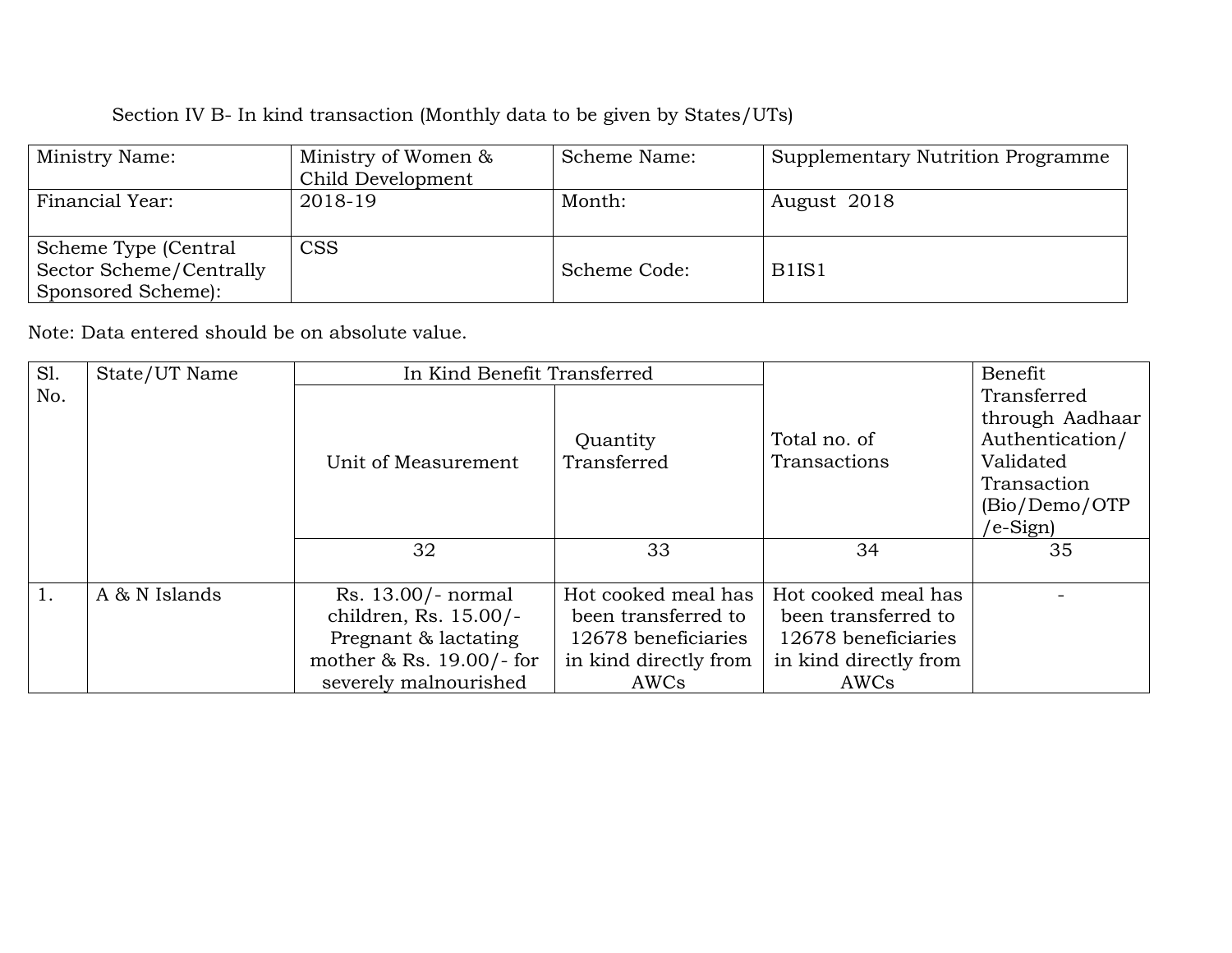| Ministry Name:          | Ministry of Women &<br>Child Development | Scheme Name: | Supplementary Nutrition Programme |
|-------------------------|------------------------------------------|--------------|-----------------------------------|
|                         |                                          |              |                                   |
| Financial Year:         | 2018-19                                  | Month:       | May 2018                          |
|                         |                                          |              |                                   |
|                         |                                          |              |                                   |
| Scheme Type (Central    | <b>CSS</b>                               |              |                                   |
| Sector Scheme/Centrally |                                          | Scheme Code: | B <sub>1</sub> IS <sub>1</sub>    |
| Sponsored Scheme):      |                                          |              |                                   |

| Sl. | State/UT Name | No. of Records | No. of       | Other savings due to $\parallel$ | Saving Amount (total | Remarks   |
|-----|---------------|----------------|--------------|----------------------------------|----------------------|-----------|
| No. |               | De-Duplicated  | Ghost/Fake   | process                          | savings for the      | (Savings) |
|     |               |                | Beneficiarie | improvement/efficie              | month)               |           |
|     |               |                | s removed    | ncy                              |                      |           |
|     |               | 36             | 37           | 38                               | 39                   | 40        |
|     | A & N Islands |                |              |                                  |                      |           |
|     |               |                |              |                                  |                      |           |
|     |               |                |              |                                  |                      |           |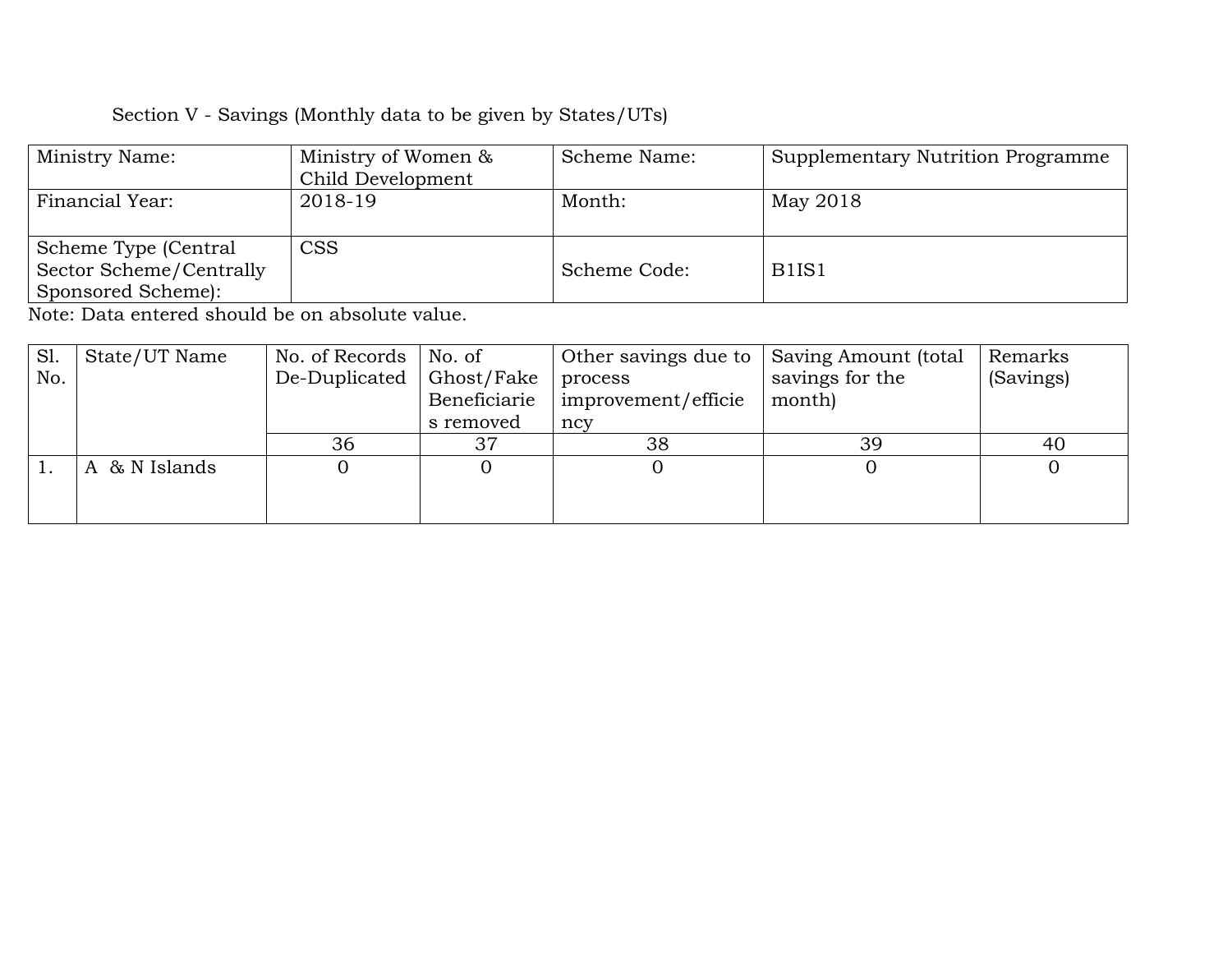## Section II-Beneficiary Details (Monthly data to be given by States/UTs)

| Ministry Name:   | Ministry of Women & Child Development |              | Scheme Name:   Anganwadi Services under |
|------------------|---------------------------------------|--------------|-----------------------------------------|
|                  |                                       |              | Umbrella ICDS - Honorarium to           |
|                  |                                       |              | AWWs & AWHs                             |
| Financial Year:  | 2018-19                               | Month:       | August 2018                             |
|                  |                                       |              |                                         |
| Scheme Type      | <b>CSS</b>                            |              |                                         |
| (Central Sector) |                                       | Scheme Code: | BAF57                                   |
| Scheme/Centrally |                                       |              |                                         |
| Sponsored        |                                       |              |                                         |
| Scheme):         |                                       |              |                                         |

Note: Data entered should be on absolute value.

| S <sub>1</sub> | State/UT      | Number of          | Number of           | Total No. of         | Total No.     | No. of     | No. of        |
|----------------|---------------|--------------------|---------------------|----------------------|---------------|------------|---------------|
| No.            | Name          | beneficiaries      | additional          | <b>Beneficiaries</b> | <sub>of</sub> | Aadhaar    | Beneficiarie  |
|                |               | through Normative  | beneficiaries       | $(X+Y)$              | Beneficia     | authentic  | s having      |
|                |               | Central & State    | supported by State, |                      | ry            | ated and   | Mobile No     |
|                |               | share $(X)$        | if any $(Y)$        |                      | Records       | seeded     | (From         |
|                |               |                    |                     |                      | Digitized     | Beneficia  | number        |
|                |               |                    |                     |                      | (from         | ries (from | mentioned     |
|                |               |                    |                     |                      | number        | number     | in col $# 19$ |
|                |               |                    |                     |                      | mentione      | mentione   |               |
|                |               |                    |                     |                      | d in Col      | d in Col   |               |
|                |               |                    |                     |                      | #18           | # 19       |               |
|                |               | 16                 | 17                  | 18                   | 19            | 20         | 21            |
| 1.             | A & N Islands | 1399 *             | $\overline{0}$      | 1399                 | 1399          | 1399       | 1399          |
|                |               | (717 AWWs & 687)   |                     |                      |               |            |               |
|                |               | AWH <sub>s</sub> ) |                     |                      |               |            |               |

\* 03 AWCs temporarily closed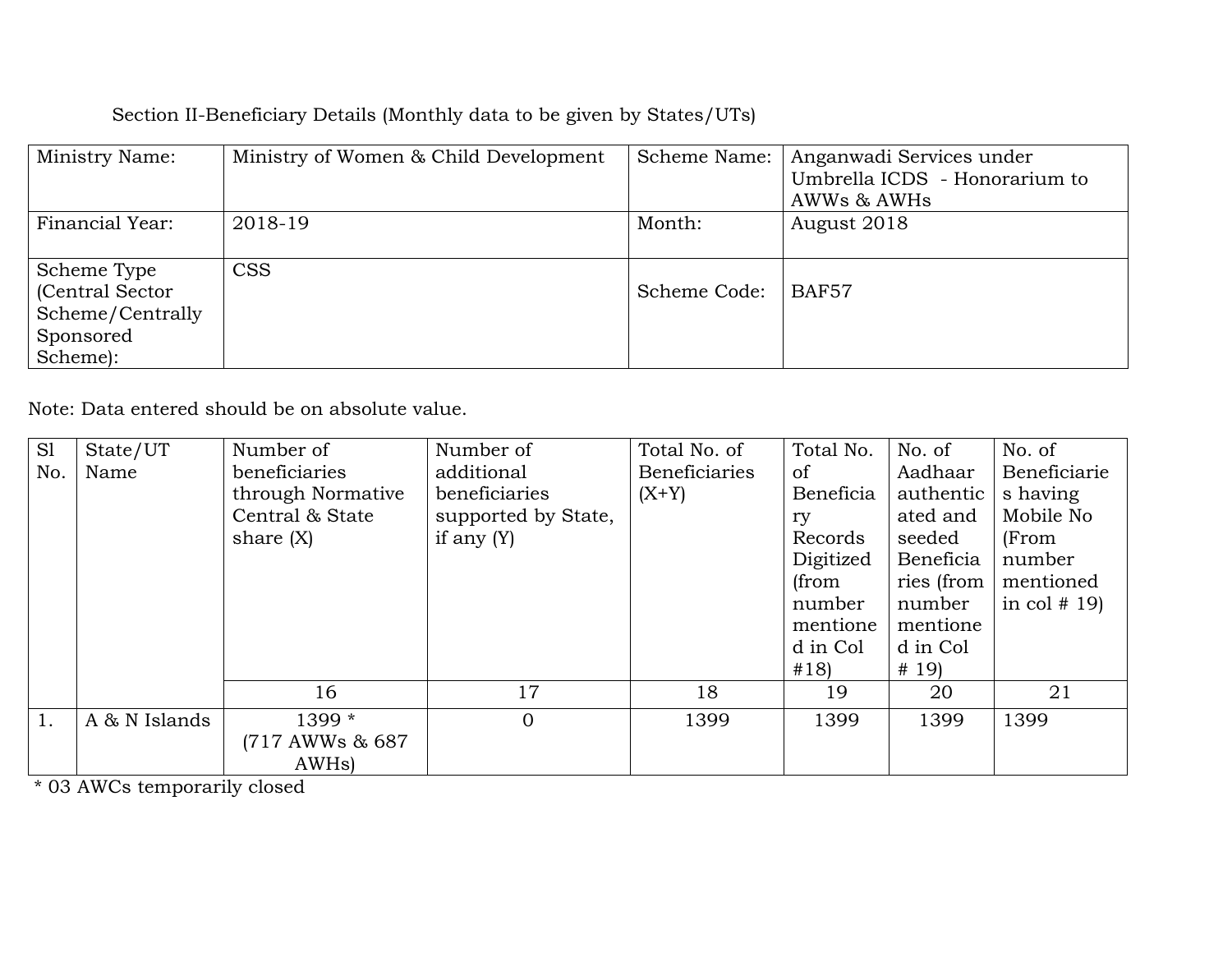| Ministry Name:             | Ministry of Women & Child | Scheme | Anganwadi Services under Umbrella |
|----------------------------|---------------------------|--------|-----------------------------------|
|                            | Development               | Name:  | ICDS - Honorarium to AWWs &       |
|                            |                           |        | AWHs                              |
| Financial Year:            | 2018-19                   | Month: | August 2018                       |
|                            |                           |        |                                   |
| Scheme Type (Central   CSS |                           |        |                                   |
| Sector                     |                           | Scheme | <b>BAF57</b>                      |
| Scheme/Centrally           |                           | Code:  |                                   |
| Sponsored Scheme):         |                           |        |                                   |

| Sl. | State/UT Name | Funds Transferred (Cash Schemes)/Expenditure<br>Incurred (In kind) to "X" beneficiaries |                           |                                                                                   | <b>Fund Transferred</b><br>(Cash)/Expenditure<br>Incurred (In kind) to Y<br>beneficiaries | <b>Grand Total</b>        |                   |
|-----|---------------|-----------------------------------------------------------------------------------------|---------------------------|-----------------------------------------------------------------------------------|-------------------------------------------------------------------------------------------|---------------------------|-------------------|
| No. |               | Central<br>Share                                                                        | Normative-<br>State Share | Additional<br><b>State</b><br>Contribution<br>to X of<br>Column 16<br>$(i$ f any) | Total                                                                                     | <b>State Contribution</b> |                   |
|     |               | 22                                                                                      | 23                        | 24                                                                                | $25(22+23+24)$                                                                            | 26                        | $27(25+26)$       |
| 1.  | A & N Islands | 70.50<br>lakh                                                                           | $\Omega$                  | $\overline{0}$                                                                    | Rs. 70.50<br>Lakh                                                                         | $\overline{0}$            | Rs. 70.50<br>Lakh |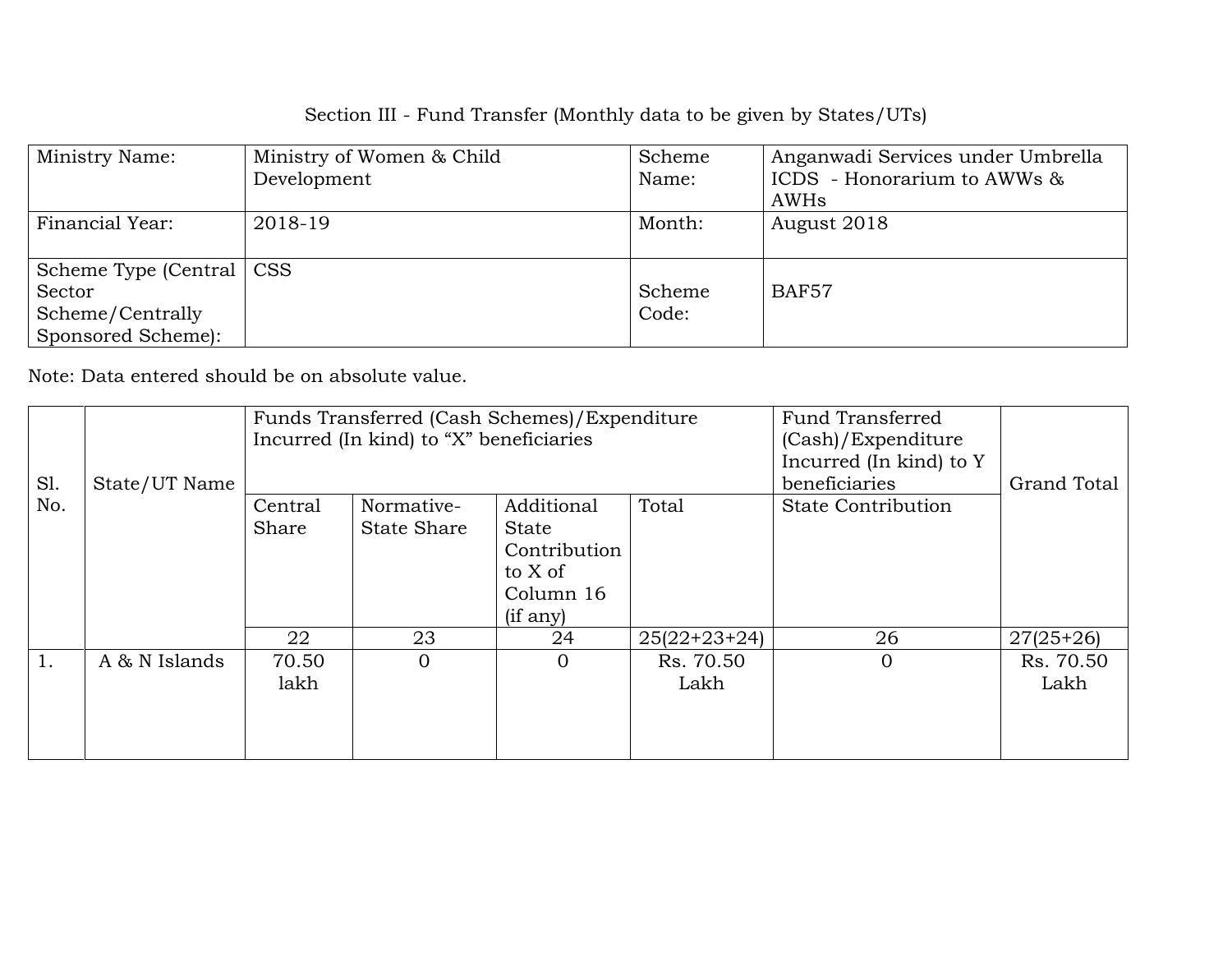| Ministry Name:                                                        | Ministry of Women &<br>Child Development | Scheme Name: | Anganwadi Services under Umbrella<br>ICDS - Honorarium to AWWs &<br>AWHs |
|-----------------------------------------------------------------------|------------------------------------------|--------------|--------------------------------------------------------------------------|
| Financial Year:                                                       | 2018-19                                  | Month:       | May 2018                                                                 |
| Scheme Type (Central<br>Sector Scheme/Centrally<br>Sponsored Scheme): | <b>CSS</b>                               | Scheme Code: | <b>BAF57</b>                                                             |

| Sl. | State/UT Name     | Electronic Modes (ABP, NEFT, RTGS, AEPS) Fund |                     | Other Modes (Cash, Cheque, DD, MO) |                 |
|-----|-------------------|-----------------------------------------------|---------------------|------------------------------------|-----------------|
| No. |                   | Transferred information                       |                     | Fund Transferred information       |                 |
|     |                   | Total No. of Transactions                     | Electronic Modes    | Total No. of                       | Other Modes     |
|     |                   | for Electronic Modes                          | (ABP, NEFT,         | Transactions for                   | (Cash, Cheque,  |
|     |                   | (benefit transferred to no.                   | RTGS, AEPS) (Out of | other Modes                        | DD, MO) (Out of |
|     |                   | of beneficiaries)                             | 27)                 | (benefit transferred               | 27)             |
|     |                   |                                               |                     | to no. of                          |                 |
|     |                   |                                               |                     | beneficiaries)                     |                 |
|     |                   | 28                                            | 29                  | 30                                 | 31              |
|     | Andaman & Nicobar | 372 AWWs                                      | Rs. 37. 61 lakh     | 346 AWWs                           | Rs. 33.48 Lakh  |
|     | Islands           | 370 AWHs                                      |                     | 318 AWHs                           |                 |
|     |                   |                                               |                     |                                    |                 |
|     |                   |                                               |                     |                                    |                 |
|     |                   |                                               |                     |                                    |                 |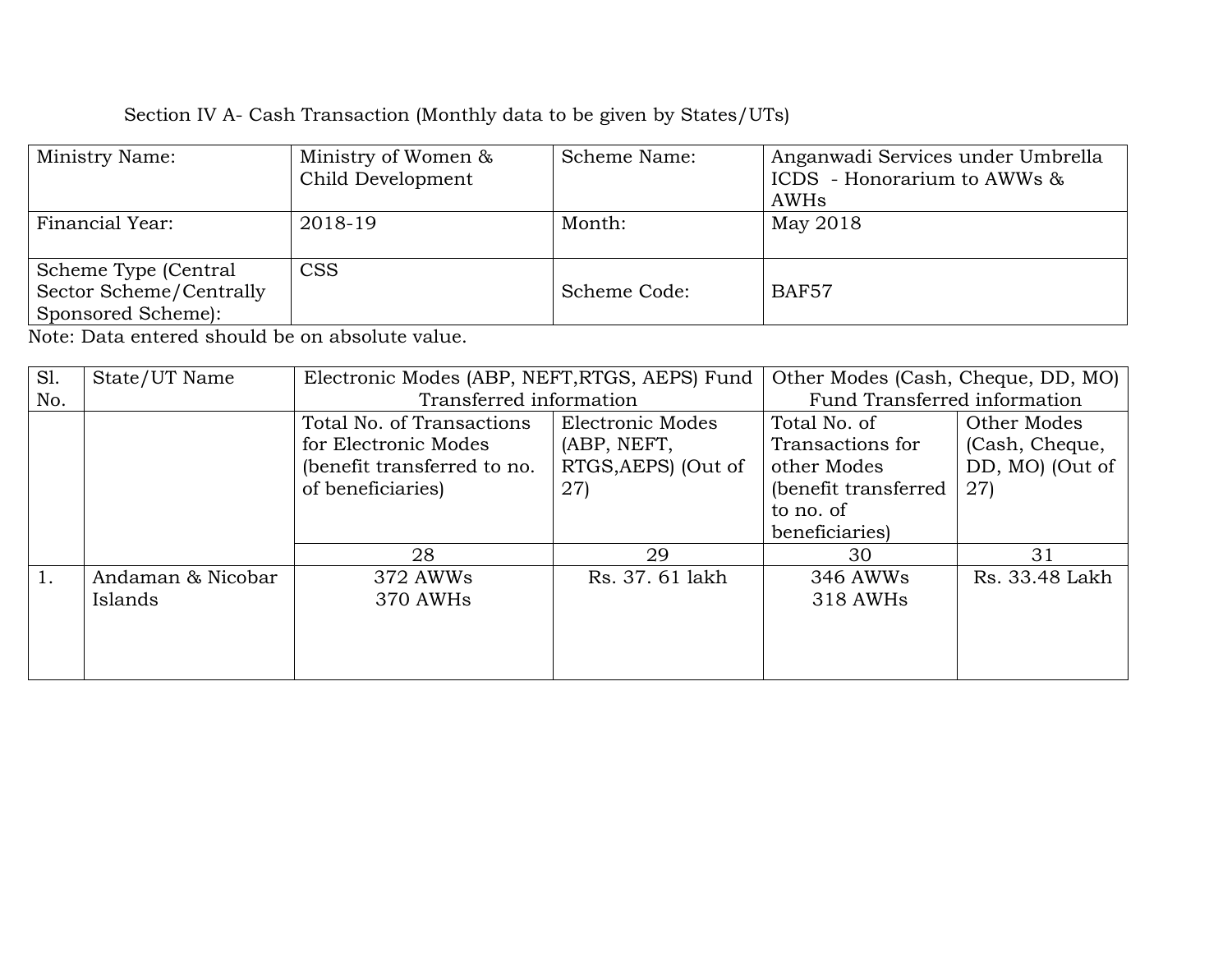| Ministry Name:          | Ministry of Women & | Scheme Name: | Anganwadi Services under Umbrella |
|-------------------------|---------------------|--------------|-----------------------------------|
|                         | Child Development   |              | <b>ICDS</b>                       |
| Financial Year:         | 2018-19             | Month:       | August 2018                       |
|                         |                     |              |                                   |
| Scheme Type (Central    | <b>CSS</b>          |              |                                   |
| Sector Scheme/Centrally |                     | Scheme Code: | <b>BAF57</b>                      |
| Sponsored Scheme):      |                     |              |                                   |

| Sl. | State/UT Name | In Kind Benefit Transferred |             |                | Benefit         |
|-----|---------------|-----------------------------|-------------|----------------|-----------------|
| No. |               |                             |             |                | Transferred     |
|     |               |                             |             |                | through Aadhaar |
|     |               |                             | Quantity    | Total no. of   | Authentication/ |
|     |               | Unit of Measurement         | Transferred | Transactions   | Validated       |
|     |               |                             |             |                | Transaction     |
|     |               |                             |             |                | (Bio/Demo/OTP   |
|     |               |                             |             |                | $(e-Sign)$      |
|     |               | 32                          | 33          | 34             | 35              |
|     |               |                             |             |                |                 |
|     | A & N Islands |                             |             | $\overline{0}$ | $\Omega$        |
|     |               |                             |             |                |                 |
|     |               |                             |             |                |                 |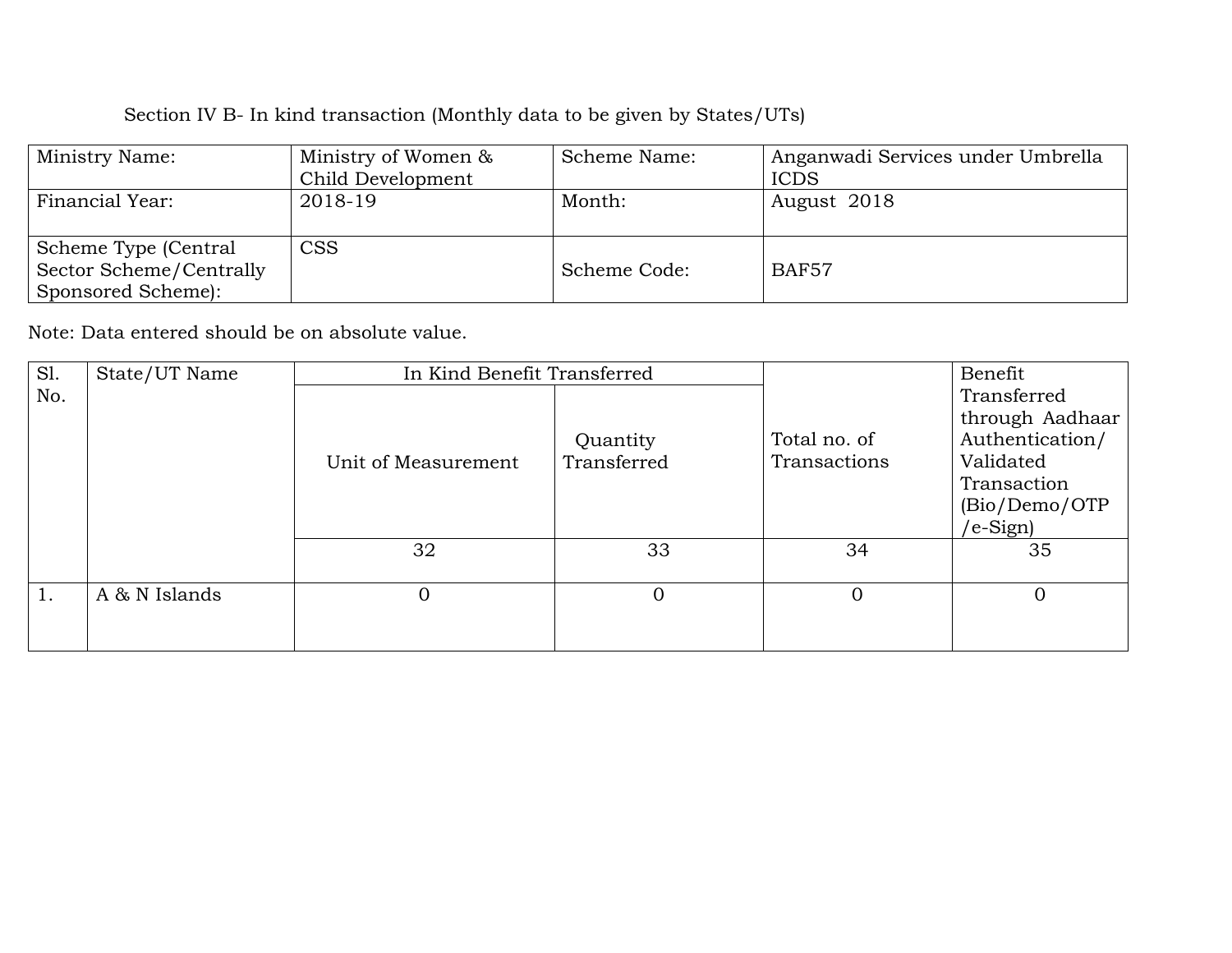| Ministry Name:                                                        | Ministry of Women &<br>Child Development | Scheme Name: | Anganwadi Services under Umbrella<br>ICDS - Honorarium to AWWs $\&$<br>AWHs |
|-----------------------------------------------------------------------|------------------------------------------|--------------|-----------------------------------------------------------------------------|
| Financial Year:                                                       | 2018-19                                  | Month:       | August 2018                                                                 |
| Scheme Type (Central<br>Sector Scheme/Centrally<br>Sponsored Scheme): | <b>CSS</b>                               | Scheme Code: | <b>BAF57</b>                                                                |

| S1  | State/UT Name               | No. of Records | No. of       | Other savings due to | Saving Amount (total | Remarks   |
|-----|-----------------------------|----------------|--------------|----------------------|----------------------|-----------|
| No. |                             | De-Duplicated  | Ghost/Fake   | process              | savings for the      | (Savings) |
|     |                             |                | Beneficiarie | improvement/efficie  | month)               |           |
|     |                             |                | s removed    | ncy                  |                      |           |
|     |                             | 36             | 37           | 38                   | 39                   | 40        |
|     | & N Islands<br>$\mathsf{A}$ |                |              |                      |                      |           |
|     |                             |                |              |                      |                      |           |
|     |                             |                |              |                      |                      |           |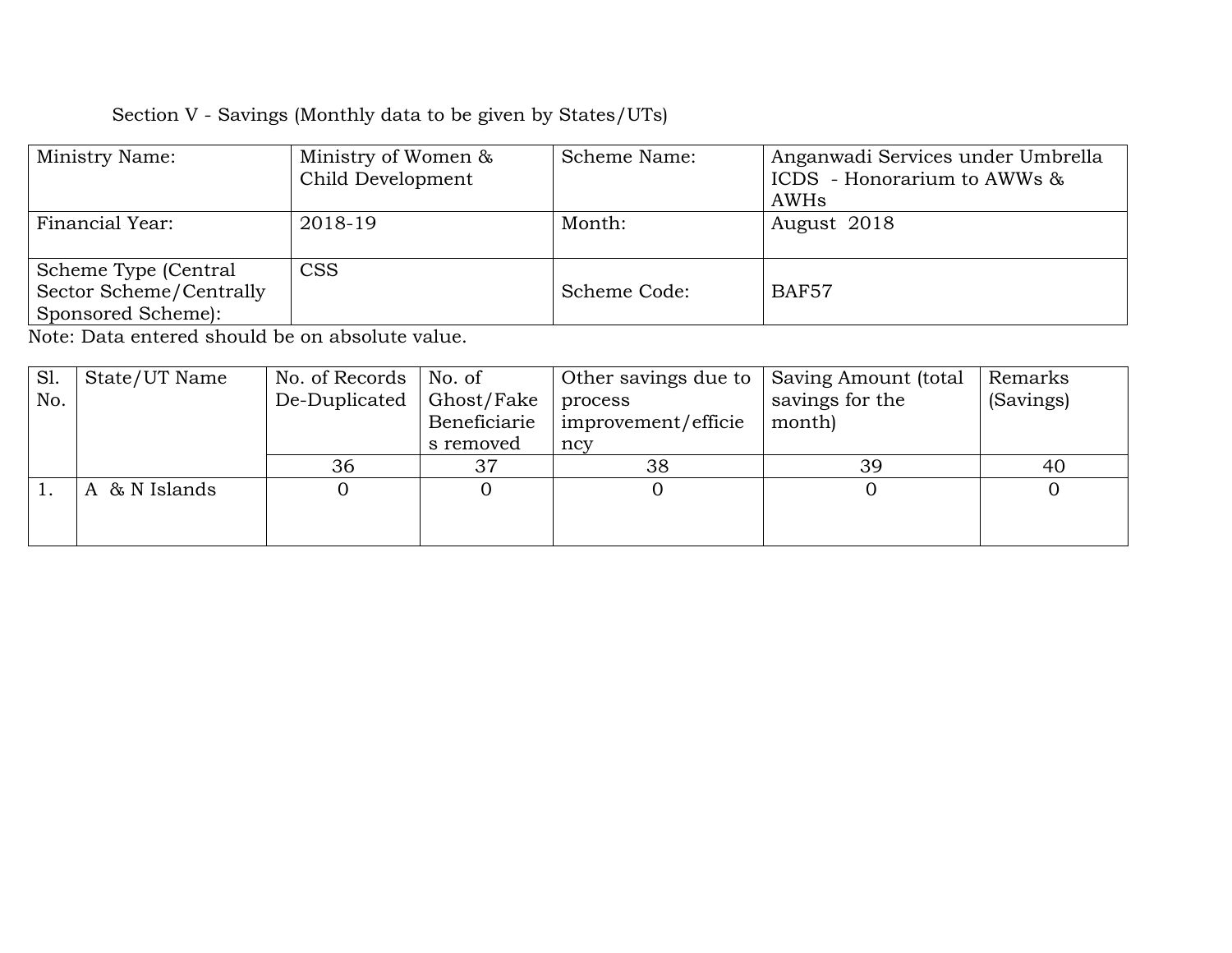## Section II-Beneficiary Details (Monthly data to be given by States/UTs)

| Ministry Name:   | Ministry of Women & Child Development | Scheme Name: | Scheme for Adolescent Girls |
|------------------|---------------------------------------|--------------|-----------------------------|
| Financial Year:  | 2018-19                               | Month:       | August 2018                 |
|                  |                                       |              |                             |
| Scheme Type      | <b>CSS</b>                            |              |                             |
| (Central Sector) |                                       | Scheme Code: | B <sub>2</sub> OGW          |
| Scheme/Centrally |                                       |              |                             |
| Sponsored        |                                       |              |                             |
| Scheme):         |                                       |              |                             |

| S1  | State/UT      | Number of         | Number of           | Total No. of         | Total No. | No. of     | No. of        |
|-----|---------------|-------------------|---------------------|----------------------|-----------|------------|---------------|
| No. | Name          | beneficiaries     | additional          | <b>Beneficiaries</b> | of        | Aadhaar    | Beneficiarie  |
|     |               | through Normative | beneficiaries       | $(X+Y)$              | Beneficia | authentic  | s having      |
|     |               | Central & State   | supported by State, |                      | ry        | ated and   | Mobile No     |
|     |               | share $(X)$       | if any $(Y)$        |                      | Records   | seeded     | (From         |
|     |               |                   |                     |                      | Digitized | Beneficia  | number        |
|     |               |                   |                     |                      | (from     | ries (from | mentioned     |
|     |               |                   |                     |                      | number    | number     | in col $# 19$ |
|     |               |                   |                     |                      | mentione  | mentione   |               |
|     |               |                   |                     |                      | d in Col  | d in Col   |               |
|     |               |                   |                     |                      | #18)      | # 19)      |               |
|     |               | 16                | 17                  | 18                   | 19        | 20         | 21            |
|     | A & N Islands | 21                | $\overline{0}$      | 21                   | 21        | 21         | 21            |
|     |               |                   |                     |                      |           |            |               |
|     |               |                   |                     |                      |           |            |               |
|     |               |                   |                     |                      |           |            |               |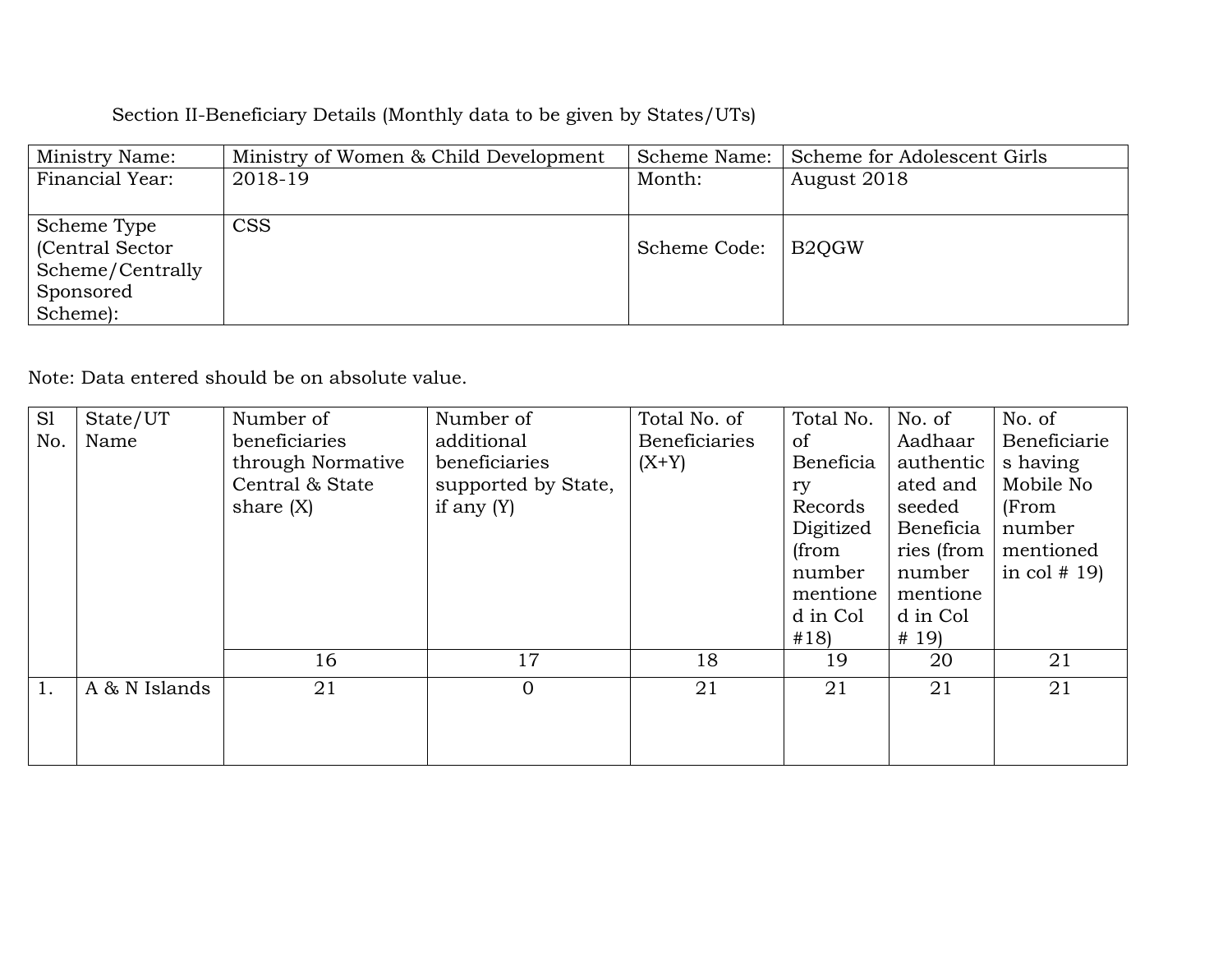| Ministry Name:             | Ministry of Women & Child | Scheme | Scheme for Adolescent Girls |
|----------------------------|---------------------------|--------|-----------------------------|
|                            | Development               | Name:  |                             |
| Financial Year:            | 2018-19                   | Month: | August 2018                 |
|                            |                           |        |                             |
| Scheme Type (Central   CSS |                           |        |                             |
| Sector                     |                           | Scheme | B <sub>2</sub> OGW          |
| Scheme/Centrally           |                           | Code:  |                             |
| Sponsored Scheme):         |                           |        |                             |

| Sl. | State/UT Name | Funds Transferred (Cash Schemes)/Expenditure<br>Incurred (In kind) to "X" beneficiaries |                                  |                                                                                  | <b>Fund Transferred</b><br>(Cash)/Expenditure<br>Incurred (In kind) to Y<br>beneficiaries | Grand Total        |             |
|-----|---------------|-----------------------------------------------------------------------------------------|----------------------------------|----------------------------------------------------------------------------------|-------------------------------------------------------------------------------------------|--------------------|-------------|
| No. |               | Central<br>Share                                                                        | Normative-<br><b>State Share</b> | Additional<br><b>State</b><br>Contribution<br>to X of<br>Column 16<br>$(i$ f any | Total                                                                                     | State Contribution |             |
|     |               | 22                                                                                      | 23                               | 24                                                                               | $25(22+23+24)$                                                                            | 26                 | $27(25+26)$ |
|     | A & N Islands | 0.02                                                                                    |                                  | $\Omega$                                                                         | 0.02                                                                                      | $\Omega$           | 0.02        |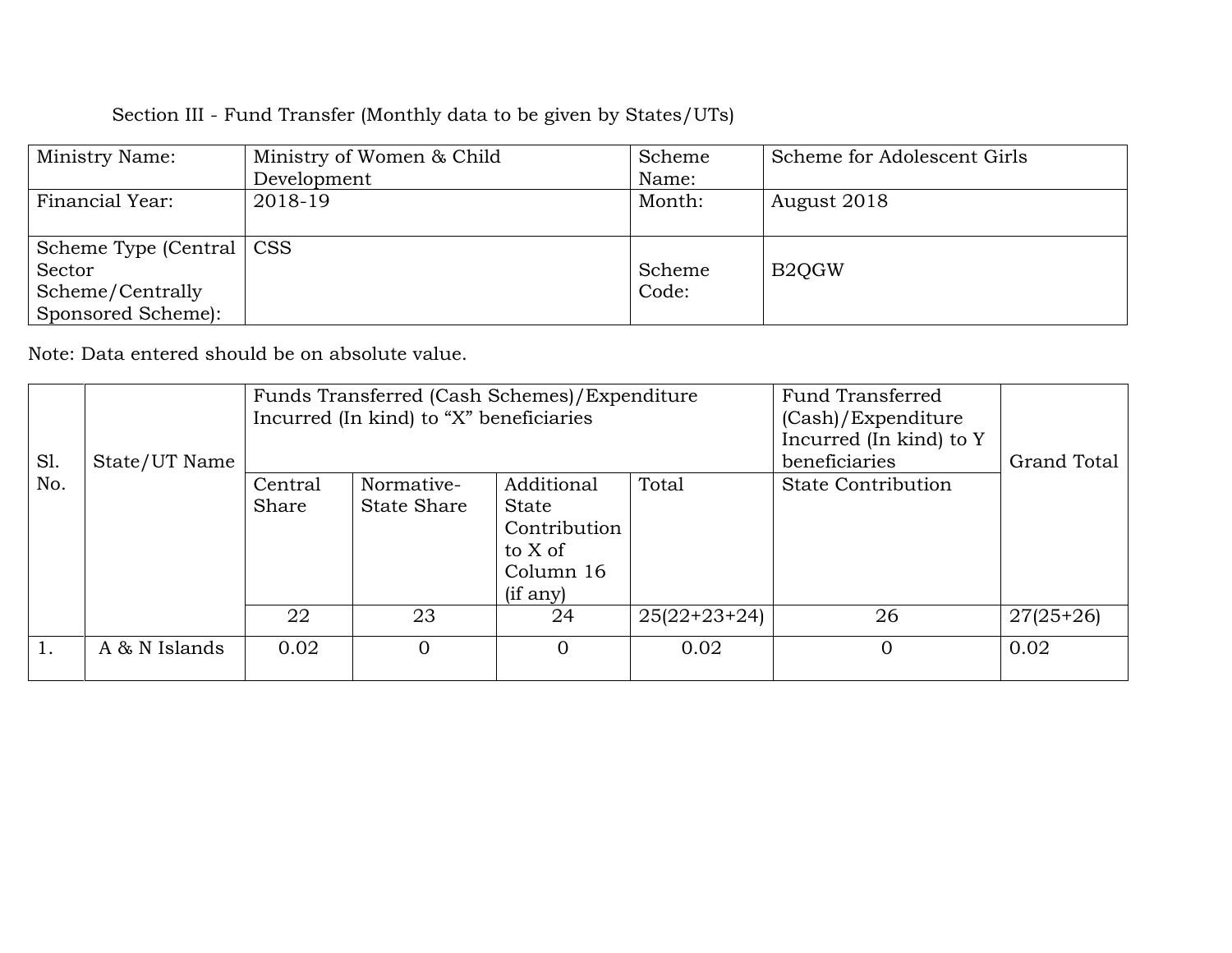| Ministry Name:          | Ministry of Women & | Scheme Name: | Scheme for Adolescent Girls     |
|-------------------------|---------------------|--------------|---------------------------------|
|                         | Child Development   |              |                                 |
| Financial Year:         | 2018-19             | Month:       | May 2018                        |
|                         |                     |              |                                 |
| Scheme Type (Central    | <b>CSS</b>          |              |                                 |
| Sector Scheme/Centrally |                     | Scheme Code: | B <sub>2</sub> O <sub>G</sub> W |
| Sponsored Scheme):      |                     |              |                                 |

| S1. | State/UT Name     | Electronic Modes (ABP, NEFT, RTGS, AEPS) Fund |                     | Other Modes (Cash, Cheque, DD, MO) |                 |
|-----|-------------------|-----------------------------------------------|---------------------|------------------------------------|-----------------|
| No. |                   | Transferred information                       |                     | Fund Transferred information       |                 |
|     |                   | Total No. of Transactions                     | Electronic Modes    | Total No. of                       | Other Modes     |
|     |                   | for Electronic Modes                          | (ABP, NEFT,         | Transactions for                   | (Cash, Cheque,  |
|     |                   | (benefit transferred to no.                   | RTGS, AEPS) (Out of | other Modes                        | DD, MO) (Out of |
|     |                   | of beneficiaries)                             | 27)                 | (benefit transferred               | 27)             |
|     |                   |                                               |                     | to no. of                          |                 |
|     |                   |                                               |                     | beneficiaries)                     |                 |
|     |                   | 28                                            | 29                  | 30                                 | 31              |
|     | Andaman & Nicobar |                                               |                     | $\overline{2}$                     | 0.02            |
|     | Islands           |                                               |                     |                                    |                 |
|     |                   |                                               |                     |                                    |                 |
|     |                   |                                               |                     |                                    |                 |
|     |                   |                                               |                     |                                    |                 |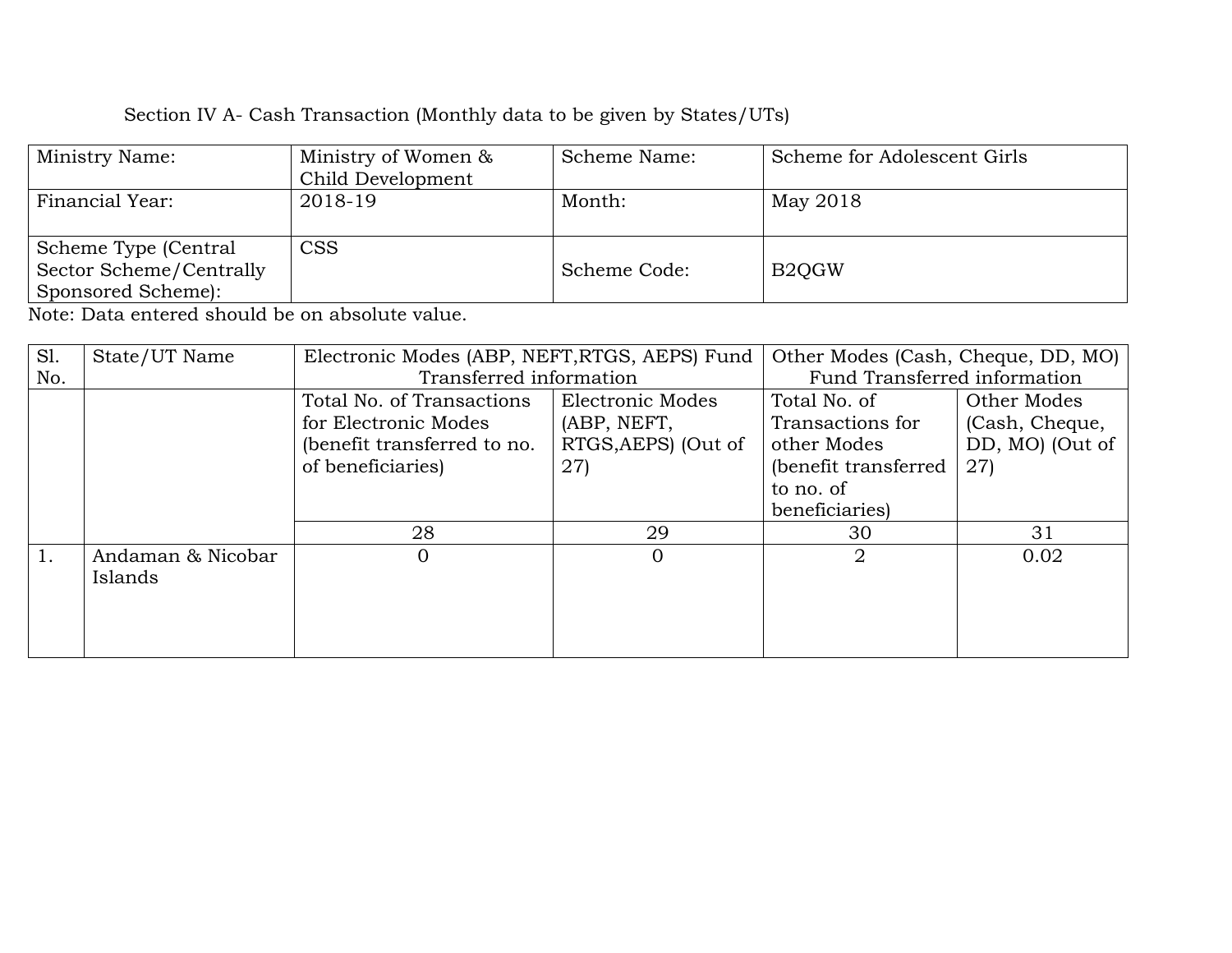| Ministry Name:          | Ministry of Women & | Scheme Name: | Scheme for Adolescent Girls    |
|-------------------------|---------------------|--------------|--------------------------------|
|                         | Child Development   |              |                                |
| Financial Year:         | 2018-19             | Month:       | August 2018                    |
|                         |                     |              |                                |
| Scheme Type (Central    | <b>CSS</b>          |              |                                |
| Sector Scheme/Centrally |                     | Scheme Code: | B <sub>1</sub> IS <sub>1</sub> |
| Sponsored Scheme):      |                     |              |                                |

Note: Data entered should be on absolute value.

.

| Sl. | State/UT Name | In Kind Benefit Transferred |                  |                  | Benefit         |
|-----|---------------|-----------------------------|------------------|------------------|-----------------|
| No. |               |                             |                  |                  | Transferred     |
|     |               |                             |                  |                  | through Aadhaar |
|     |               |                             | Quantity         | Total no. of     | Authentication/ |
|     |               | Unit of Measurement         | Transferred      | Transactions     | Validated       |
|     |               |                             |                  |                  | Transaction     |
|     |               |                             |                  |                  | (Bio/Demo/OTP   |
|     |               |                             |                  |                  | $/e-Sign$       |
|     |               | 32                          | 33               | 34               | 35              |
|     |               |                             |                  |                  |                 |
|     | A & N Islands | $Rs. 13.00/-$               | 21 beneficiaries | 21 beneficiaries |                 |
|     |               |                             |                  |                  |                 |
|     |               |                             |                  |                  |                 |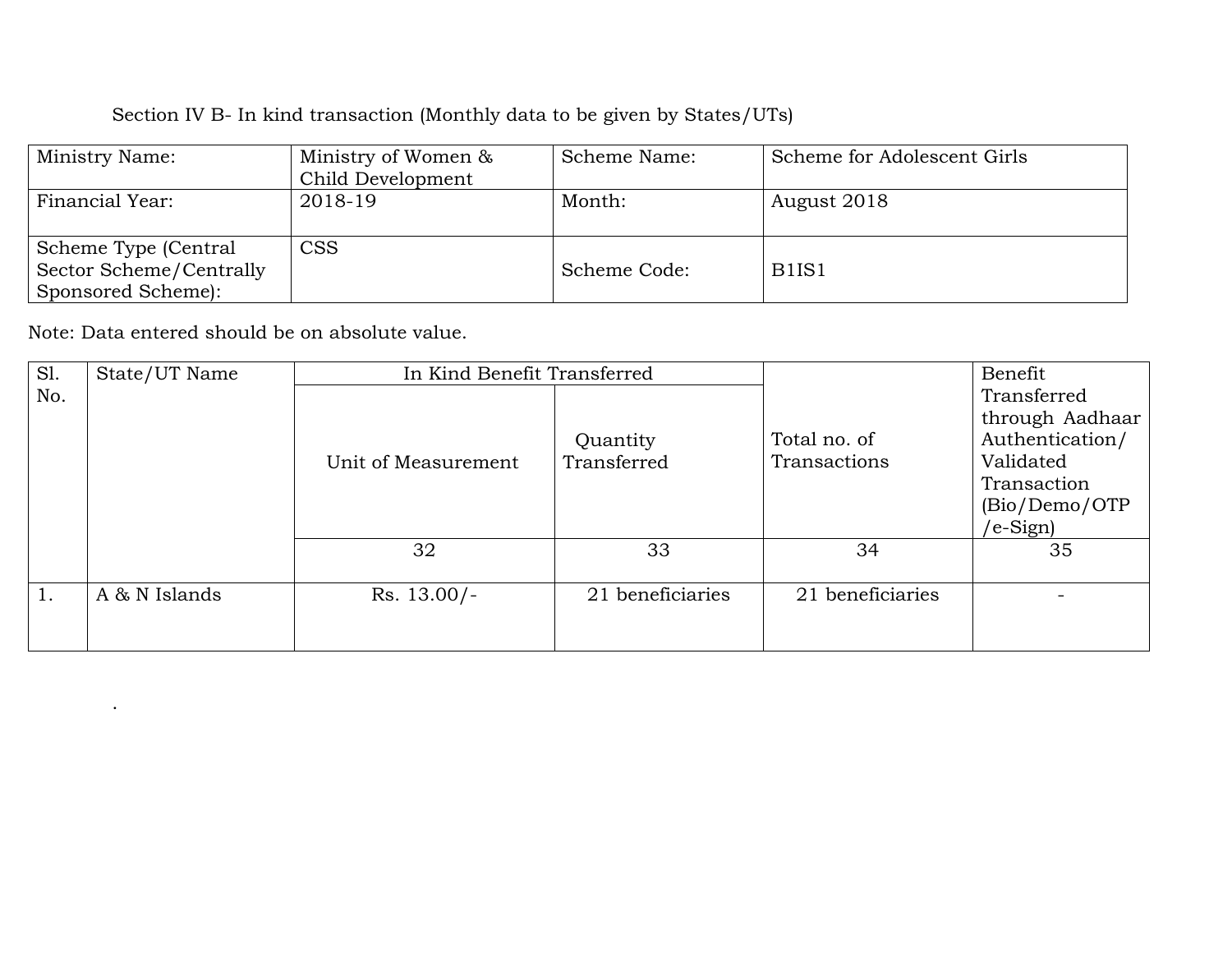| Ministry Name:          | Ministry of Women & | Scheme Name: | Scheme for Adolescent Girls     |
|-------------------------|---------------------|--------------|---------------------------------|
|                         | Child Development   |              |                                 |
| Financial Year:         | 2018-19             | Month:       | August 2018                     |
|                         |                     |              |                                 |
| Scheme Type (Central    | CSS                 |              |                                 |
| Sector Scheme/Centrally |                     | Scheme Code: | B <sub>2</sub> O <sub>G</sub> W |
| Sponsored Scheme):      |                     |              |                                 |

| SI. | State/UT Name | No. of Records | $\vert$ No. of | Other savings due to $\parallel$ | Saving Amount (total | Remarks   |
|-----|---------------|----------------|----------------|----------------------------------|----------------------|-----------|
| No. |               | De-Duplicated  | Ghost/Fake     | process                          | savings for the      | (Savings) |
|     |               |                | Beneficiarie   | improvement/efficie              | month)               |           |
|     |               |                | s removed      | ncy                              |                      |           |
|     |               | 36             | 37             | 38                               | 39                   | 40        |
|     | A & N Islands |                |                |                                  |                      |           |
|     |               |                |                |                                  |                      |           |
|     |               |                |                |                                  |                      |           |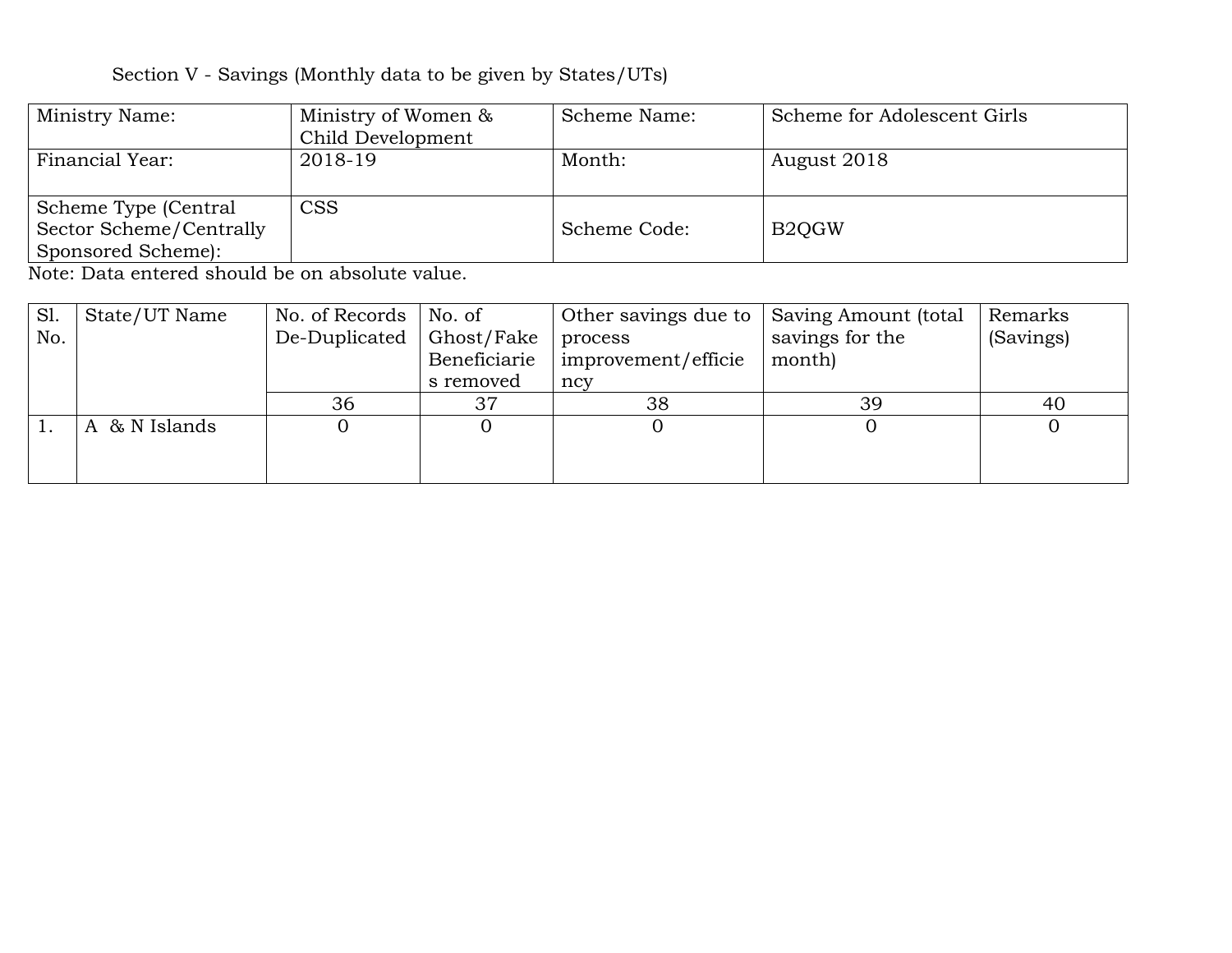# Section II-Beneficiary Details (Monthly data to be given by States/UTs)

| Ministry Name:   | Ministry of Women & Child Development | Scheme Name: | Anganwadi Services (ICDS) Training |
|------------------|---------------------------------------|--------------|------------------------------------|
|                  |                                       |              | Programme                          |
| Financial Year:  | 2018-19                               | Month:       | August 2018                        |
|                  |                                       |              |                                    |
| Scheme Type      | <b>CSS</b>                            |              |                                    |
| (Central Sector) |                                       | Scheme Code: | BPJC8                              |
| Scheme/Centrally |                                       |              |                                    |
| Sponsored        |                                       |              |                                    |
| Scheme):         |                                       |              |                                    |

| S1  | State/UT       | Number of                                 | Number of           | Total No. of         | Total No.     | No. of     | No. of        |
|-----|----------------|-------------------------------------------|---------------------|----------------------|---------------|------------|---------------|
| No. | Name           | beneficiaries                             | additional          | <b>Beneficiaries</b> | <sub>of</sub> | Aadhaar    | Beneficiarie  |
|     |                | through Normative                         | beneficiaries       | $(X+Y)$              | Beneficia     | authentic  | s having      |
|     |                | Central & State                           | supported by State, |                      | ry            | ated and   | Mobile No     |
|     |                | share $(X)$                               | if any $(Y)$        |                      | Records       | seeded     | (From         |
|     |                |                                           |                     |                      | Digitized     | Beneficia  | number        |
|     |                |                                           |                     |                      | (from         | ries (from | mentioned     |
|     |                |                                           |                     |                      | number        | number     | in col $# 19$ |
|     |                |                                           |                     |                      | mentione      | mentione   |               |
|     |                |                                           |                     |                      | d in Col      | d in Col   |               |
|     |                |                                           |                     |                      | #18)          | # 19)      |               |
|     | $\overline{2}$ | 16                                        | 17                  | 18                   | 19            | 20         | 21            |
| 1.  | A & N Islands  | 3 staffs of Training<br>Centre<br>27 AWWs |                     | 30                   | 30            | 30         | 30            |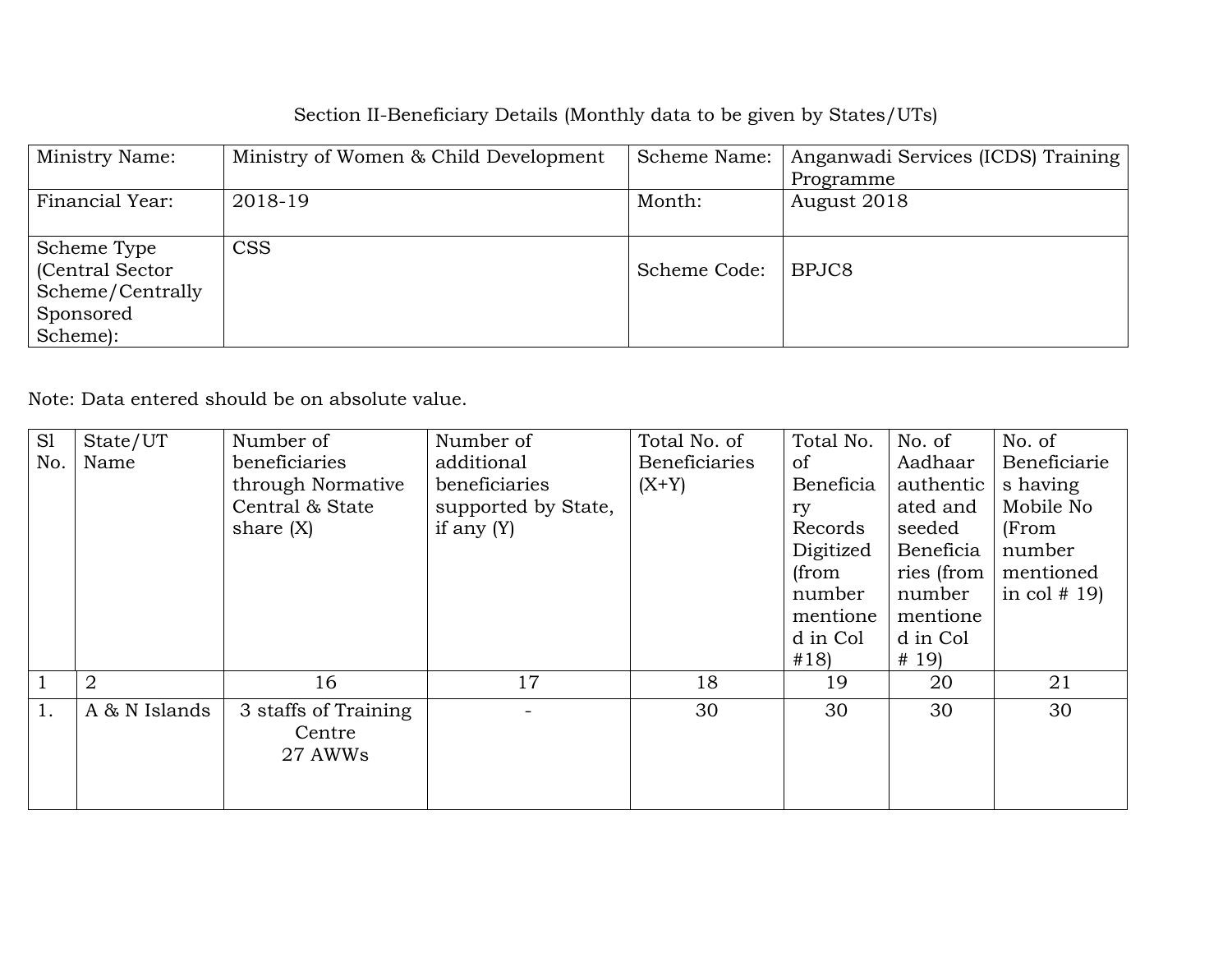| Ministry Name:             | Ministry of Women & Child | Scheme | Anganwadi Services (ICDS) Training |
|----------------------------|---------------------------|--------|------------------------------------|
|                            | Development               | Name:  | Programme                          |
| Financial Year:            | 2018-19                   | Month: | August 2018                        |
|                            |                           |        |                                    |
| Scheme Type (Central   CSS |                           |        |                                    |
| Sector                     |                           | Scheme | BPJC8                              |
| Scheme/Centrally           |                           | Code:  |                                    |
| Sponsored Scheme):         |                           |        |                                    |

|     |                                         | Funds Transferred (Cash Schemes)/Expenditure |                    |                    | <b>Fund Transferred</b> |                           |             |
|-----|-----------------------------------------|----------------------------------------------|--------------------|--------------------|-------------------------|---------------------------|-------------|
|     | Incurred (In kind) to "X" beneficiaries |                                              |                    | (Cash)/Expenditure |                         |                           |             |
|     |                                         |                                              |                    |                    |                         | Incurred (In kind) to Y   |             |
| S1. | State/UT Name                           |                                              |                    |                    |                         | beneficiaries             | Grand Total |
| No. |                                         | Central                                      | Normative-         | Additional         | Total                   | <b>State Contribution</b> |             |
|     |                                         | Share                                        | <b>State Share</b> | <b>State</b>       |                         |                           |             |
|     |                                         |                                              |                    | Contribution       |                         |                           |             |
|     |                                         |                                              |                    | to X of            |                         |                           |             |
|     |                                         |                                              |                    | Column 16          |                         |                           |             |
|     |                                         |                                              |                    | $(i$ f any $)$     |                         |                           |             |
|     |                                         | 22                                           | 23                 | 24                 | $25(22+23+24)$          | 26                        | $27(25+26)$ |
| 1.  | A & N Islands                           | $\sim$                                       |                    |                    |                         |                           |             |
|     |                                         |                                              |                    |                    |                         |                           |             |
|     |                                         |                                              |                    |                    |                         |                           |             |
|     |                                         |                                              |                    |                    |                         |                           |             |
|     |                                         |                                              |                    |                    |                         |                           |             |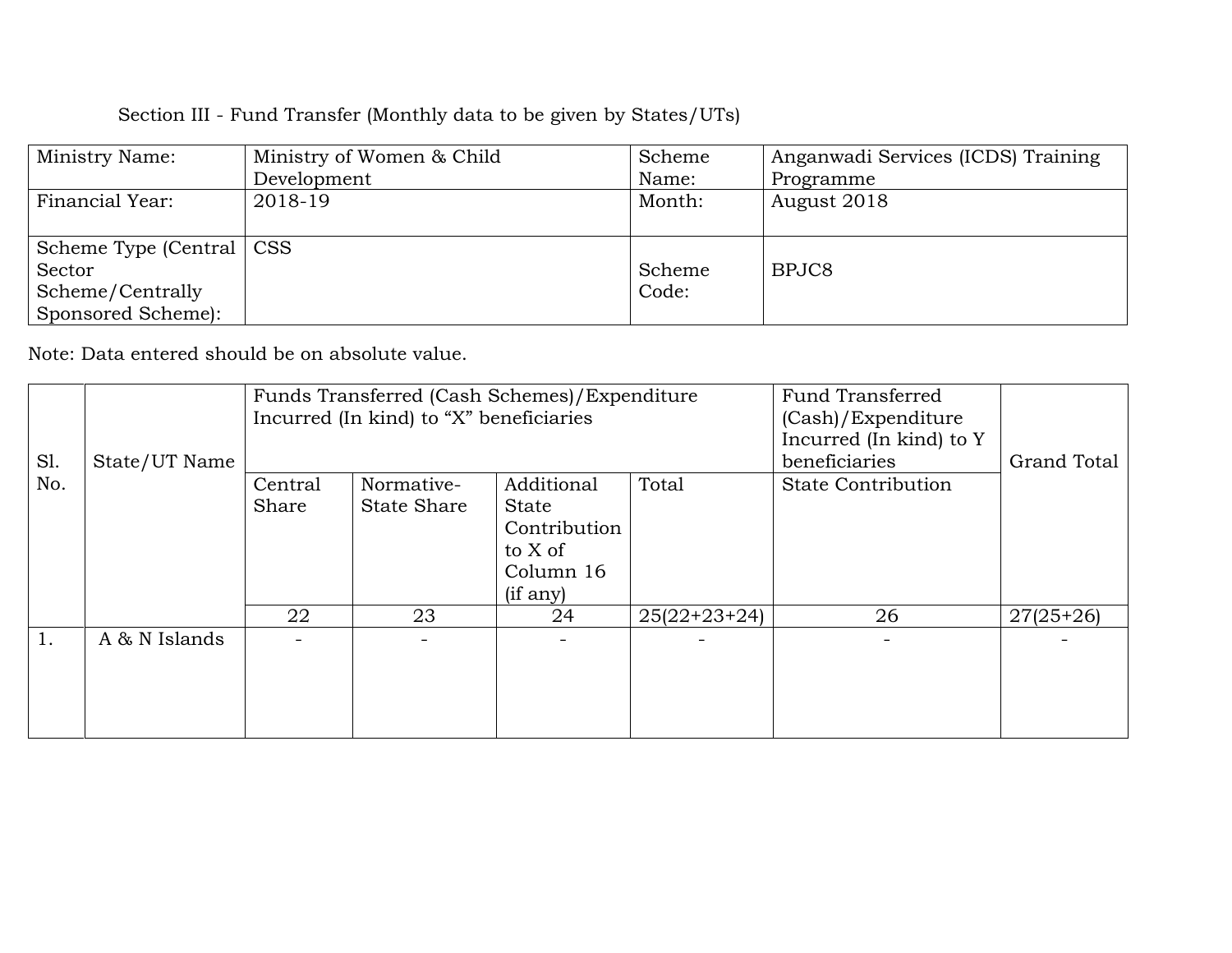| Ministry Name:                                                        | Ministry of Women &         | Scheme Name: | Anganwadi Services (ICDS) Training |
|-----------------------------------------------------------------------|-----------------------------|--------------|------------------------------------|
|                                                                       | Child Development           |              | Programme                          |
| Financial Year:                                                       | 2018-19                     | Month:       | August 2018                        |
| Scheme Type (Central<br>Sector Scheme/Centrally<br>Sponsored Scheme): | $\mathop{\rm CSS}\nolimits$ | Scheme Code: | BPJC8                              |

| S1. | State/UT Name     | Electronic Modes (ABP, NEFT, RTGS, AEPS) Fund |                     | Other Modes (Cash, Cheque, DD, MO) |                              |  |
|-----|-------------------|-----------------------------------------------|---------------------|------------------------------------|------------------------------|--|
| No. |                   | Transferred information                       |                     |                                    | Fund Transferred information |  |
|     |                   | Total No. of Transactions                     | Electronic Modes    | Total No. of                       | Other Modes                  |  |
|     |                   | for Electronic Modes                          | (ABP, NEFT,         | Transactions for                   | (Cash, Cheque,               |  |
|     |                   | (benefit transferred to no.                   | RTGS, AEPS) (Out of | other Modes                        | DD, MO) (Out of              |  |
|     |                   | of beneficiaries)                             | 27)                 | (benefit transferred               | 27)                          |  |
|     |                   |                                               |                     | to no. of                          |                              |  |
|     |                   |                                               |                     | beneficiaries)                     |                              |  |
|     |                   | 28                                            | 29                  | 30                                 | 31                           |  |
|     | Andaman & Nicobar |                                               |                     |                                    |                              |  |
|     | Islands           |                                               |                     |                                    |                              |  |
|     |                   |                                               |                     |                                    |                              |  |
|     |                   |                                               |                     |                                    |                              |  |
|     |                   |                                               |                     |                                    |                              |  |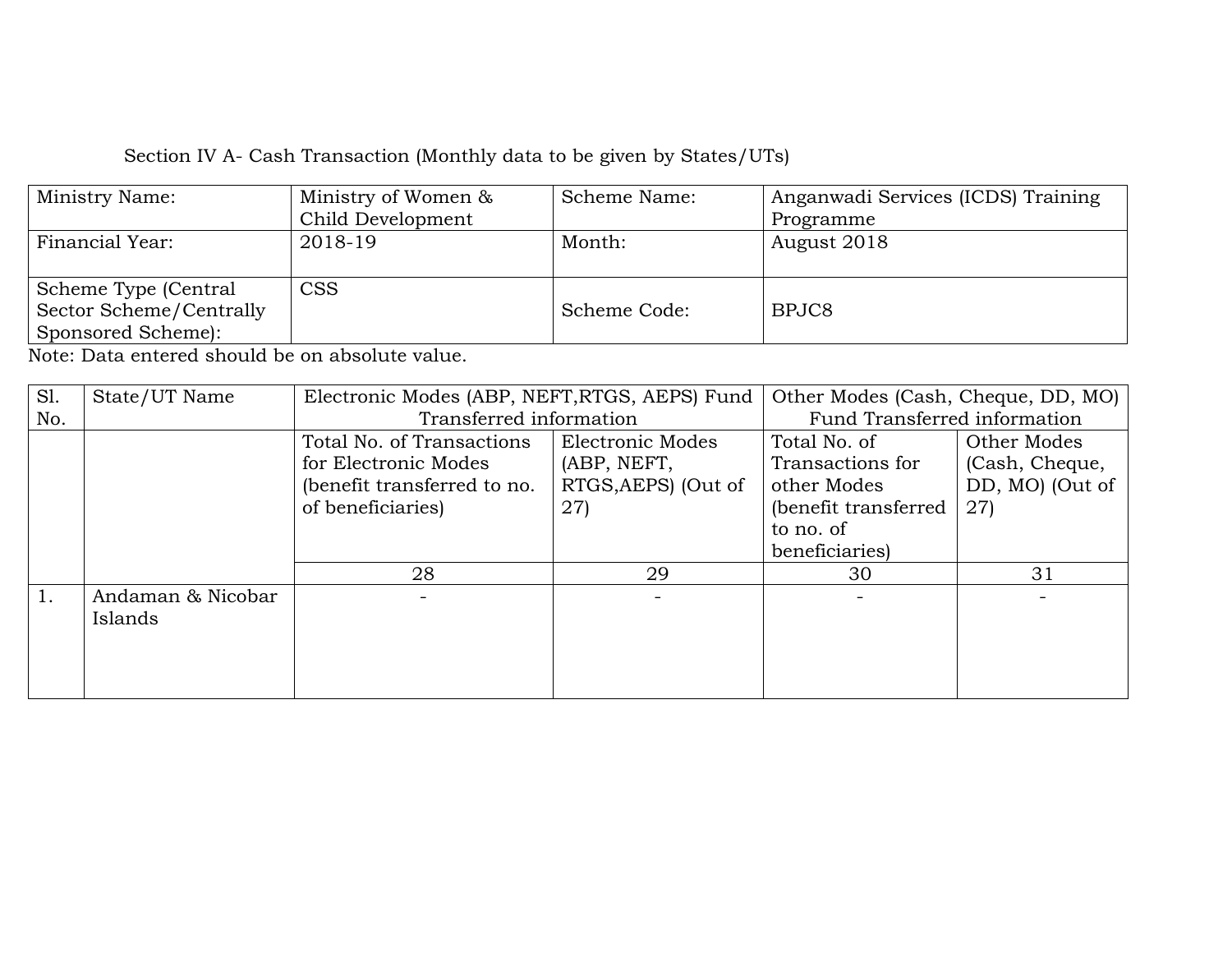| Ministry Name:          | Ministry of Women & | Scheme Name: | Anganwadi Services (ICDS) Training |  |
|-------------------------|---------------------|--------------|------------------------------------|--|
|                         | Child Development   |              | Programme                          |  |
| Financial Year:         | 2018-19             | Month:       | August 2018                        |  |
|                         |                     |              |                                    |  |
| Scheme Type (Central    | <b>CSS</b>          |              |                                    |  |
| Sector Scheme/Centrally |                     | Scheme Code: | BPJC8                              |  |
| Sponsored Scheme):      |                     |              |                                    |  |

| Sl. | State/UT Name | In Kind Benefit Transferred |             |                          | Benefit         |
|-----|---------------|-----------------------------|-------------|--------------------------|-----------------|
| No. |               |                             |             |                          | Transferred     |
|     |               |                             |             |                          | through Aadhaar |
|     |               |                             | Quantity    | Total no. of             | Authentication/ |
|     |               | Unit of Measurement         | Transferred | Transactions             | Validated       |
|     |               |                             |             |                          | Transaction     |
|     |               |                             |             |                          | (Bio/Demo/OTP   |
|     |               |                             |             |                          | /e-Sign)        |
|     |               | 32                          | 33          | 34                       | 35              |
|     |               |                             |             |                          |                 |
|     | A & N Islands |                             |             | $\overline{\phantom{0}}$ |                 |
|     |               |                             |             |                          |                 |
|     |               |                             |             |                          |                 |